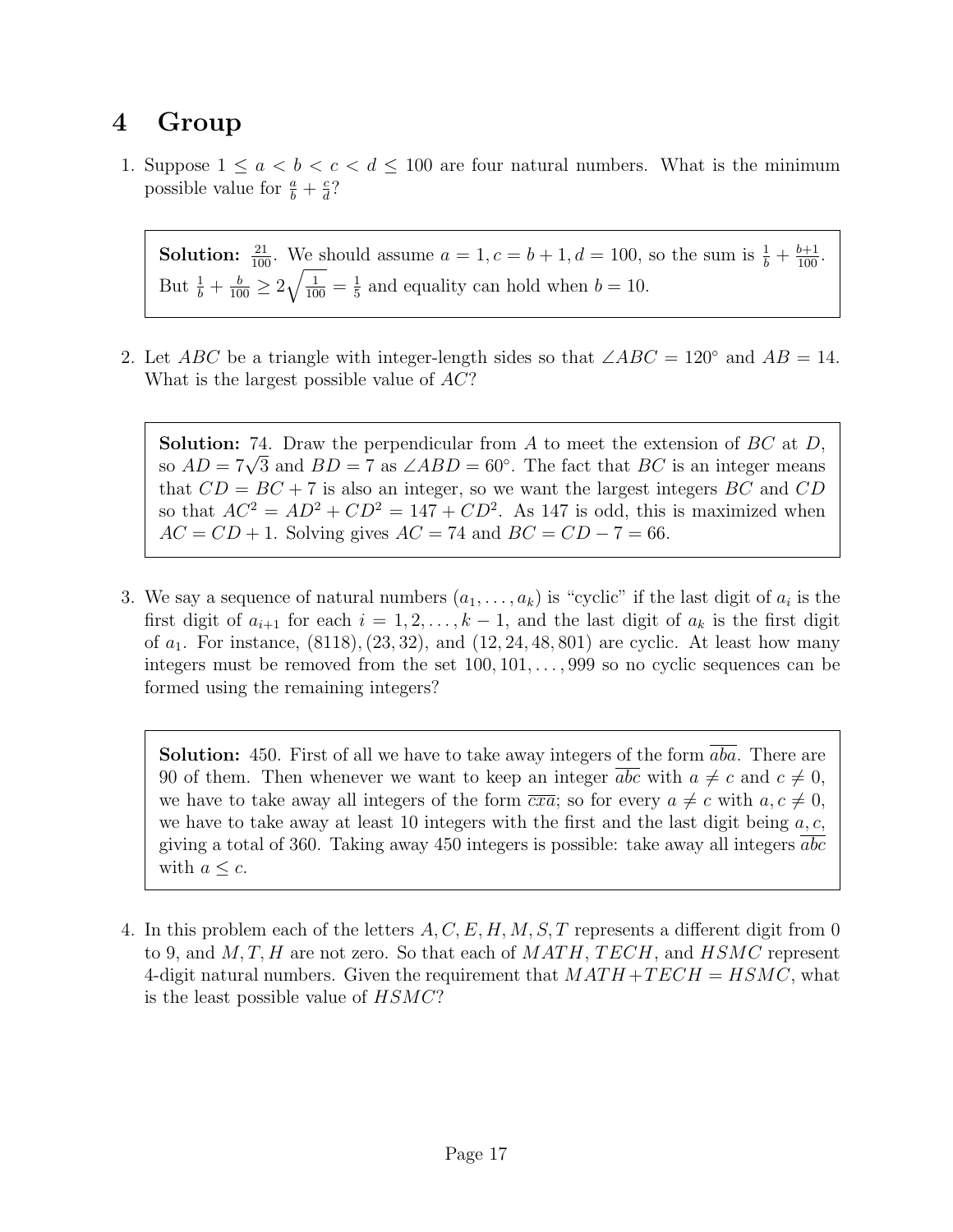**Solution:** 4618. Since  $M \neq T$  are both non-zero,  $H \geq M + T \geq 3$ . If  $H = 3$ , then  $C = H + H = 6$ , but then  $6 + T \equiv M \pmod{10}$  has no solution subjects to  $M + T \leq H = 3$ . If  $H = 4$ , then  $C = 8$ , and  $8 + T = M \pmod{10}$  has a solution consistent with  $M + T \leq H = 4$ :  $T = 3, M = 1$ . Now the digits 0, 2, 5, 6, 7, 9 are available for A, E, S and the only requirement is that  $A+E+1 = S$ . The least possible value of S is  $S = 6$  with  $A, E = 0, 5$  in some order. This gives  $MATH = 1034$  (or 1534),  $TECH = 3584$  (or 3084), and  $HSMC = 4618$ .

5. Using only  $+$ ,  $-$ ,  $\times$ ,  $\div$ , and parentheses, form the following lists of integers into arithmetic expressions equal to 24: (i) 2,5,10,13; (ii) 5,7,10,11; (iii) 1,7,13,13; (iv) 3,4,8,13. Every integer in a list must be used the same number of times as it appears in the list.

Solution: (i)  $2 \times 13 - 10 \div 5 = 24$ ; (ii)  $(10-5) \times 7 - 11 = 24$ ; (iii)  $(13 \times 13 - 1) \div 7 = 24$ ; (iv)  $8 \div (13 \div 3 - 4) = 24$ .

6. Find a permutation  $a_1, a_2, \ldots, a_{16}$  of  $1, 2, \ldots, 16$  such that whenever  $i < j < k$ ,  $a_i, a_j, a_k$ do not form an arithmetic sequence, i.e.  $a_k - a_j \neq a_j - a_i$ .

**Solution:** A possible construction method is to notice that if  $b_1, \ldots, b_m$  is a permutation of 1, ..., m satisfying the required property, then  $2b_1, \ldots, 2b_m, 2b_1-1, \ldots, 2b_m-1$ is a permutation of  $1, 2, \ldots, 2m$  that has the same property: the first and the last term of a 3-term arithmetic sequence have the same parity, so any 3-term arithmetic sequence in the new permutation must be completely from the first half or the second half, which is impossible by induction. Starting with  $m = 1$ , we can inductively construct a desired permutation.

1  $\Rightarrow$  2, 1  $\Rightarrow$  4, 2, 3, 1  $\Rightarrow$  8, 4, 6, 2, 7, 3, 5, 1  $\Rightarrow$  16, 8, 12, 4, 14, 6, 10, 2, 15, 7, 11, 3, 13, 5, 9, 1.

7. A Fermi question is a question where you need to make educated guesses in order to estimate the order of magnitude of a certain quantity. What follows is a Fermi question. How many times is the mass of Earth bigger than that of an adult Asian elephant? Give your answer as the multiplicatively closest power of 10, i.e., if your answer is  $N$ , answer  $10^n$  where *n* is the integer closest to  $\log_{10} N$ . A 10 times magnitude difference will be accepted as correct answer.